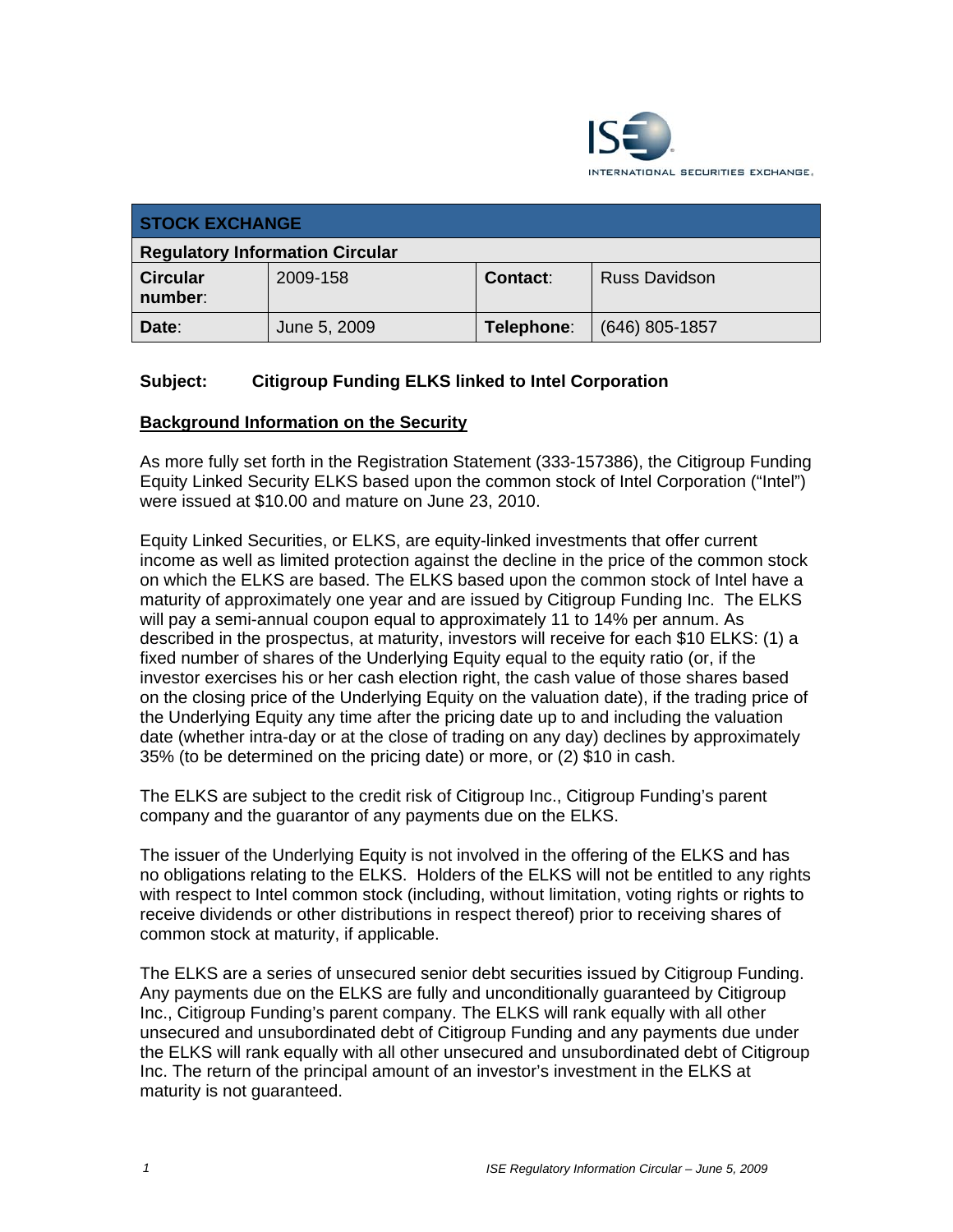Citigroup Investment Research or other affiliates of Citigroup Funding may publish research reports or otherwise express opinions or provide recommendations from time to time regarding Intel common stock or other matters that may influence the price of Intel common stock and, therefore, the value of the ELKS. Any research, opinion or recommendation expressed by Citigroup Investment Research or other Citigroup Funding affiliates may not be consistent with purchasing, holding or selling the ELKS. Other factors, many of which are beyond the issuer's control, will also influence the value of the ELKS. One can expect that generally the market price of the underlying common stock shares on any day will affect the value of the ELKS more than any other single factor. Other factors that may influence the value of the ELKS include: supply and demand for the ELKS, volatility of the underlying stock, interest rates, economic, financial, political and regulatory or judicial events. In addition, the time remaining to maturity and the credit worthiness of Citigroup Funding Inc. may influence the pricing of the ELKS.

For additional information regarding the Securities, including risks, please consult the pricing supplement.

#### **Exchange Rules Applicable to Trading in the Shares**

The Shares are considered equity securities, thus rendering trading in the Shares subject to the Exchange's existing rules governing the trading of equity securities.

## **Trading Hours**

Trading in the Shares on ISE is on a UTP basis and is subject to ISE equity trading rules. The Shares will trade from 8:00 a.m. until 8:00 p.m. Eastern Time. Equity EAMs trading the Shares during the Extended Market Sessions are exposed to the risk of the lack of the calculation or dissemination of underlying index value or intraday indicative value ("IIV"). For certain derivative securities products, an updated underlying index value or IIV may not be calculated or publicly disseminated in the Extended Market hours. Since the underlying index value and IIV are not calculated or widely disseminated during Extended Market hours, an investor who is unable to calculate implied values for certain derivative securities products during Extended Market hours may be at a disadvantage to market professionals.

## **Trading Halts**

ISE will halt trading in the Shares in accordance with ISE Rule 2101(a)(2)(iii). The grounds for a halt under this Rule include a halt by the primary market because it stops trading the Shares and/or a halt because dissemination of the IIV or applicable currency spot price has ceased, or a halt for other regulatory reasons. In addition, ISE will stop trading the Shares if the primary market de-lists the Shares.

#### **Delivery of a Prospectus**

Pursuant to federal securities laws, investors purchasing Shares must receive a prospectus prior to or concurrently with the confirmation of a transaction. Investors purchasing Shares directly from the Fund (by delivery of the Deposit Amount) must also receive a prospectus.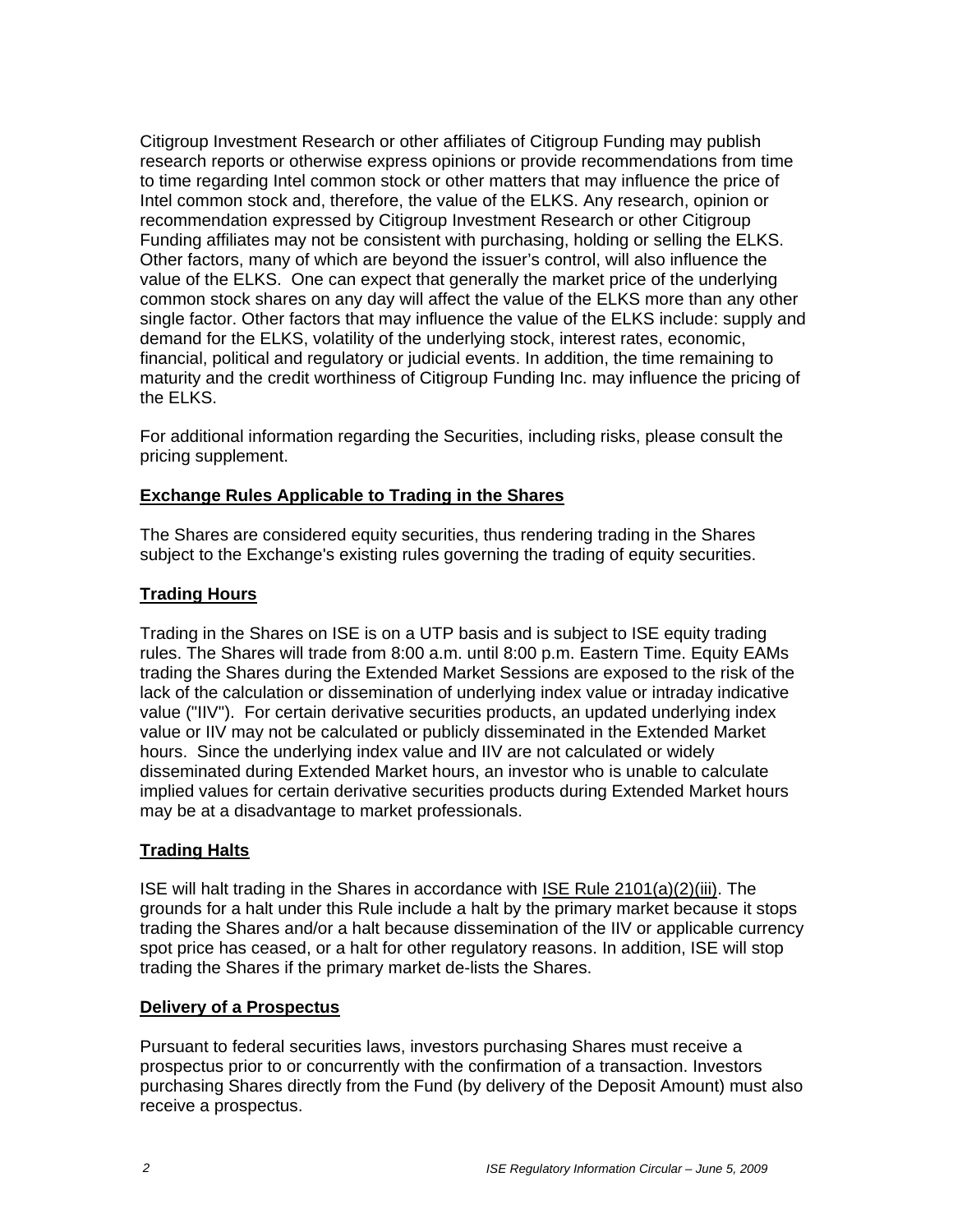Prospectuses may be obtained through the Distributor or on the Fund's website. The Prospectus does not contain all of the information set forth in the registration statement (including the exhibits to the registration statement), parts of which have been omitted in accordance with the rules and regulations of the SEC. For further information about the Fund, please refer to the Trust's registration statement.

#### **This Regulatory Information Circular is not a statutory Prospectus. Equity EAMs should consult the Trust's Registration Statement, SAI, Prospectus and the Fund's website for relevant information.**